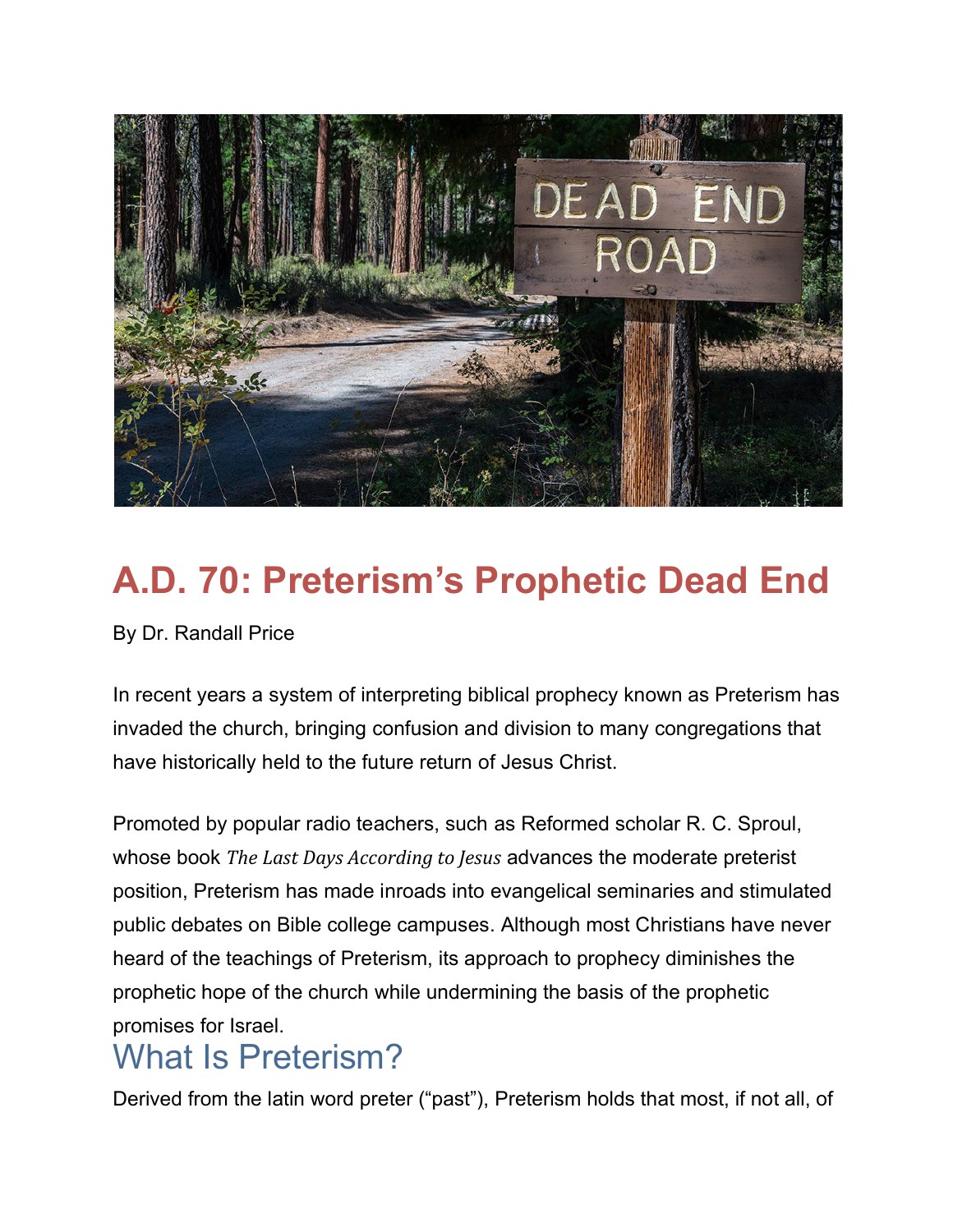the prophetic events of the Old and New Testaments have already been fulfilled. Like historicism, which interprets the book of Revelation as symbolic of church history, Preterism spiritualizes prophecy to make it fit historical events in the Church Age. However, unlike historicism, Preterism seeks to fit certain, if not all, prophecies relating to Christ's Second Coming and Israel's restoration into a specific historical event in the past.

As moderate preterist Kenneth l. Gentry, Jr., explains, "Matthew 24:1–34 (and parallels) in the Olivet Discourse was fulfilled in the events surrounding the fall of Jerusalem in A.D. 70. In Revelation, most of the prophecies before Revelation 20 find fulfillment in the fall of Jerusalem."<sup>1</sup>

Preterists contend that Jesus' use of the phrase *this generation* in His Olivet Discourse requires fulfillment in the first century; R. C. Sproul, in particular, argues that Christ's words failed unless this interpretation is adopted. By contrast, Futurism (what we believe) maintains that the literal fulfillment of Messianic prophecy in Christ's First Advent confirms that His prophetic teaching must also be interpreted literally. Thus the Olivet Discourse and the Revelation will find fulfillment in the future, particularly during the Tribulation and Christ's Millennial reign.

Two types of Preterism today contend with each other for primacy. Partial, or Moderate, Preterism is the most popular version. Although it argues that most prophecy (such as the events of the Tribulation) was fulfilled in A.D. 70, it still understands that some prophetic teachings, like Christ's second Coming and the bodily resurrection, have a future fulfillment.

Partial Preterism, therefore, holds to two second Comings: one that occurred in A.D. 70 as a parousia (Greek, "coming" or "advent") and Day of the lord for the purpose of judging the Jewish nation and one that will occur universally at the climax of human history as the final and ultimate Day of the Lord.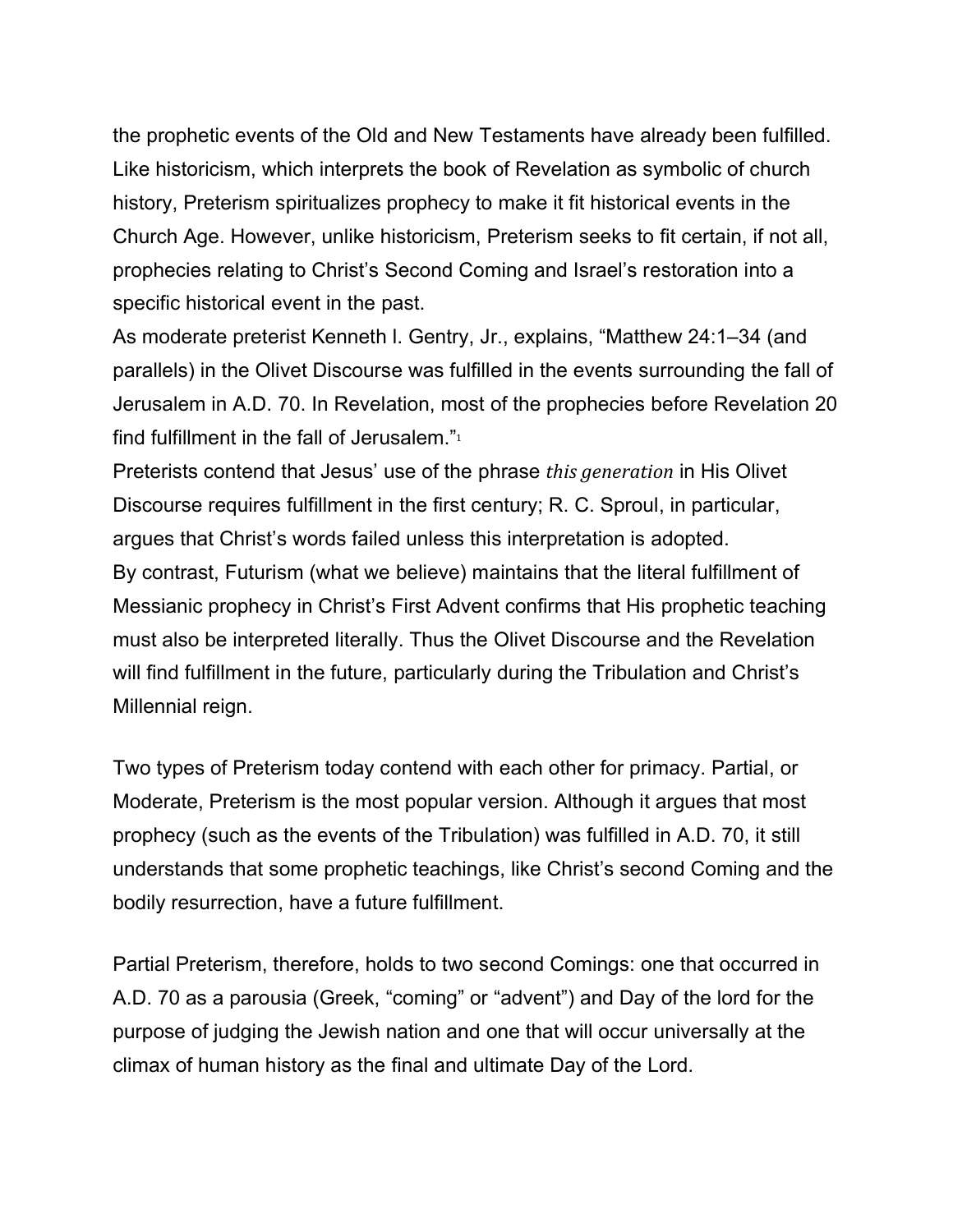Leading advocates of Partial Preterism who have published popular defenses of their position include R. C. Sproul, Gary DeMar, and Kenneth L. Gentry Jr., as well as the late David Chilton, who changed to Full Preterism after his books were published.

Full, or extreme, Preterism contends that all prophecy (including Christ's Second Coming and bodily resurrection) was fulfilled by A.D. 70.

Full Preterism maintains that believers have been spiritually resurrected and the creation spiritually restored, so the church presently exists in the eternal state of the new heavens and new earth.

According to Thomas Ice, executive director of the Pre-Trib Research Center and one of the foremost experts on Preterism, there is no evidence of any preterist interpretation in the history of the early church through the Reformation.<sup>2</sup> Preterism's View of Israel

Preterism teaches that Christ came in A.D. 70 to judge Israel and end the Jewish age.

Like historicists, preterists argue that the promises made to Israel were misunderstood as national promises. Therefore, when Israel rejected Christ, these "spiritual" promises passed to the church, the "true Israel."

Preterism, however, which forces the fulfillment of most prophetic texts, particularly the fall of Jerusalem and the Temple, into the events of the First Jewish Revolt, views the destruction of the Jewish people as the central focus of prophecy.

As preterist David Chilton stated,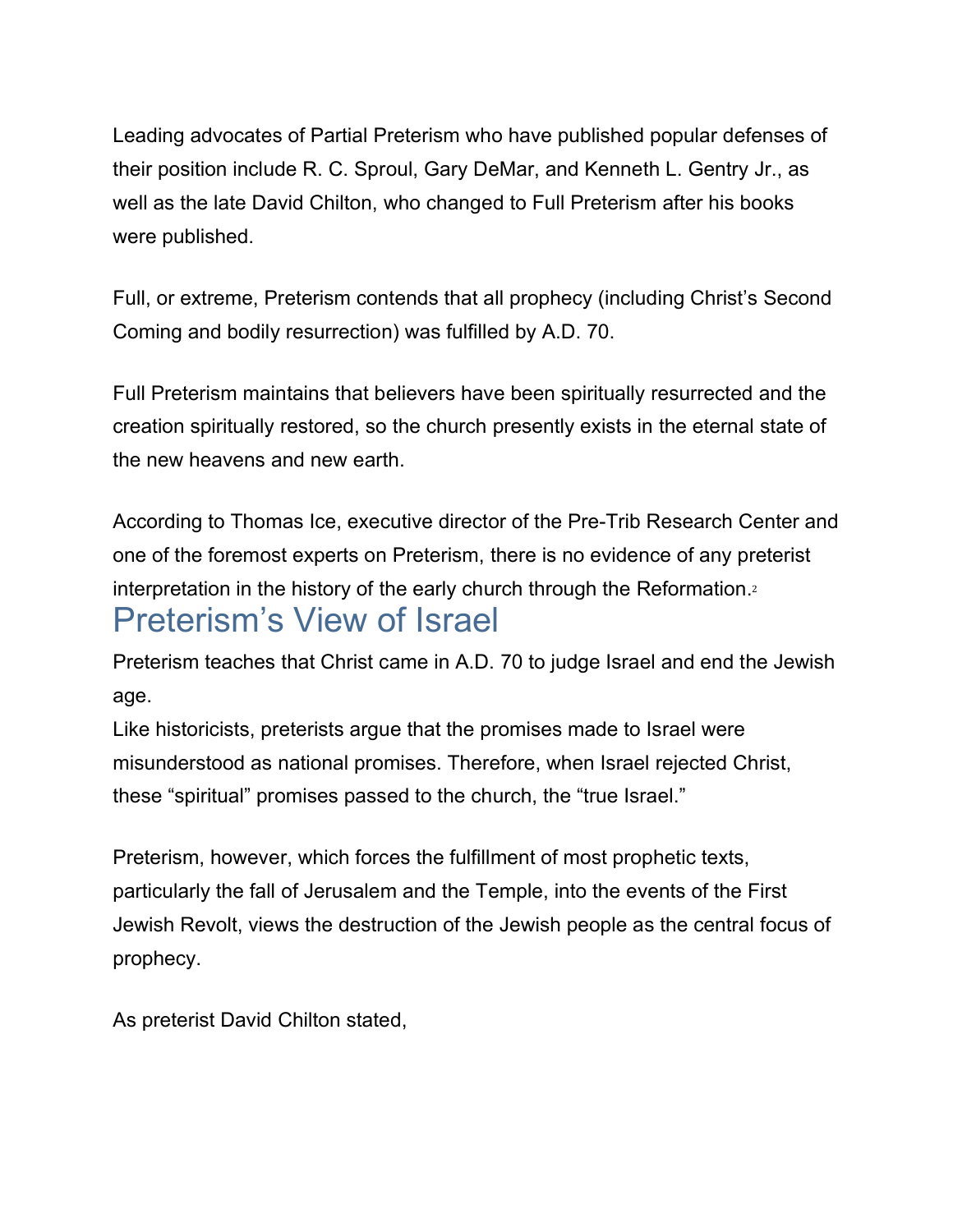*The Book of Revelation is not about the second coming of Christ. It is about the destruction of Israel and Christ's victory over His enemies in the establishment of the New Covenant temple….Revelation prophesies the judgment of God on apostate Israel; and while it does briefly point to events beyond its immediate concerns, that is done merely as a "wrap-up," to show that the ungodly will never prevail against Christ's Kingdom.3*

For preterists, the Jewish people are the true enemies of Christ; and their overthrow by the Roman army, sent by Christ to do His bidding, is the triumph of Christ over Antichrist. In fact, they say, Christ came spiritually in the judgment by the Roman army (hence, a judgment-coming), fulfilling His promise "to come quickly."

The Jewish Temple is likewise seen as the center of spiritual apostasy and its destruction as the fulfillment of the abomination of desolation, which was God's holy judgment for the wicked crucifixion of Christ by the Jews.

Preterists, therefore, reject any aspect of a future for ethnic Israel (apart from the church) and contend that any eschatological system that looks for a restoration of Israel and its Temple is heretical, for such would be tantamount to rejecting Christ and restoring blasphemy.

Preterist Gary DeMar explains:

*There is nothing in Jesus' teaching in this Gospel [Matthew] which suggests that after this period of judgment there will be a restoration….The Apocalyptic Discourse (ch. 24) moves away from Jerusalem….Does the Bible, especially the New Testament, predict that the temple will be rebuilt? It does not….To make the temple of stone a permanent structure in the light of Jesus' atoning work would be a denial of the Messiah and His redemptive mission.4*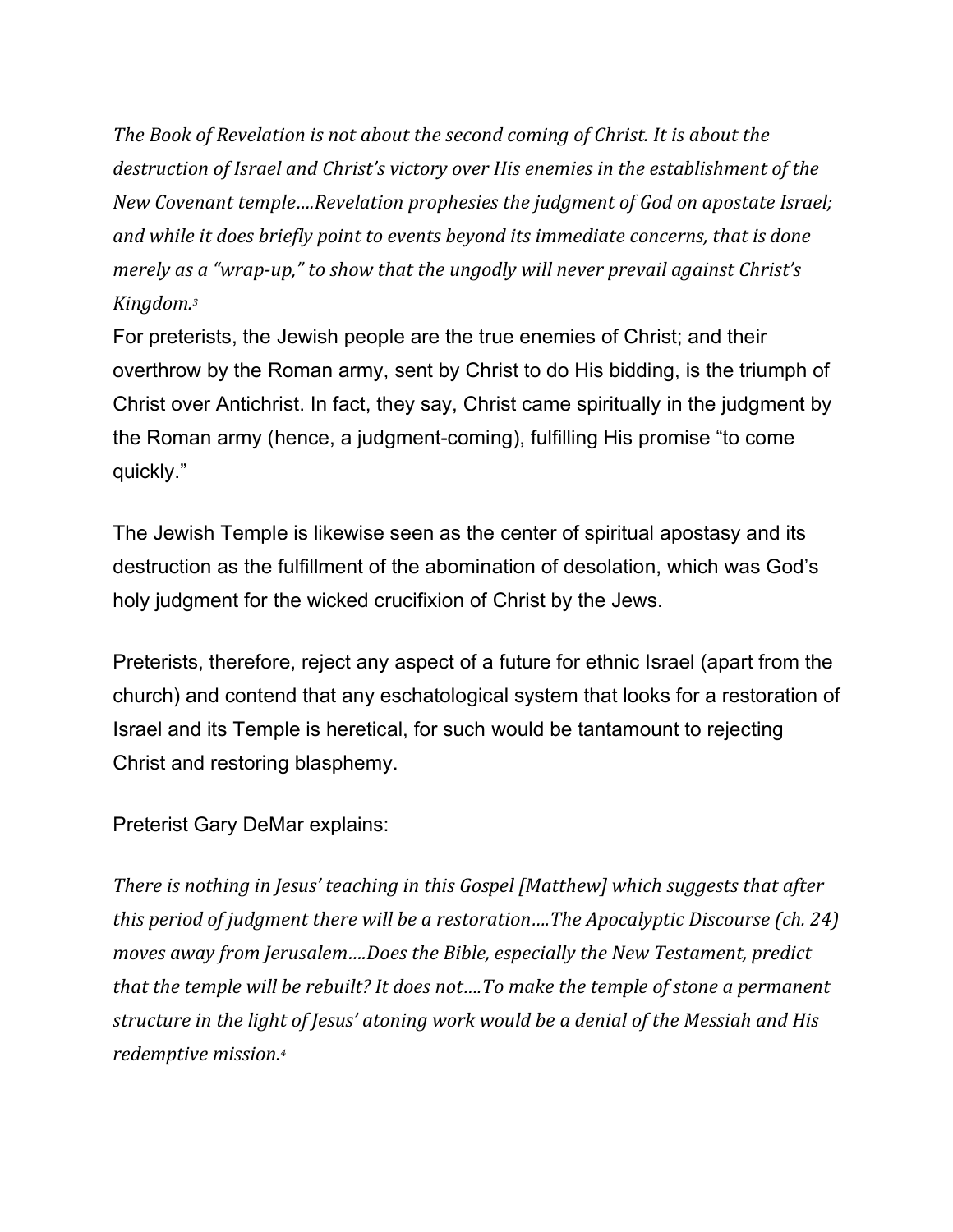# Preterism's Problems

#### **(1) The Date of the Book of Revelation**

For the prophecies of Revelation to fit into the Roman conquest of Jerusalem, it is necessary to date the composition of the book before A.D. 70.

Preterists understand the necessity of dating the book early in Nero's reign (A.D. 64–67), confessing, "If the book was written after A.D. 70, then its contents manifestly do not refer to events surrounding the fall of Jerusalem."<sup>5</sup> However, if dating the book was so crucial to its interpretation, why did not the apostle John clearly indicate somewhere in its 404 verses the time of its writing? However, as Mark Hitchcock, who wrote a doctoral dissertation on the subject, concluded, "I do believe that the case for the late date (A.D. 95) can be proven at least by a preponderance of the evidence, if not beyond a reasonable doubt."<sup>6</sup> This evidence includes the external testimony of the most reliable early church fathers, such as Irenaeus (A.D. 120–202), who made the unambiguous declaration, "For if it were necessary that the name of him [Antichrist] should be distinctly revealed in this present time, it would have been told by him who saw the apocalyptic vision. For it [the Revelation] was seen no long time ago, but almost in our generation, toward the end of Domitian's reign."<sup>7</sup> In addition, the internal evidence favors the late date in the time of Domitian. This support includes (1) the condition and description of the seven churches in Revelation 1—3, which make no mention of Paul's missionary journeys; (2) John's banishment to Patmos, rather than execution, as with Peter and Paul under Nero; and (3) the prophecy of the New Jerusalem (Rev. 21:9—22:5), which implies that the old Jerusalem has already been destroyed.

#### **(2) Lack of Historical Agreement With First-Century Fulfillment**

If Preterism's interpretation of prophecy were correct, the historical record should support details. However, the opposite is the case.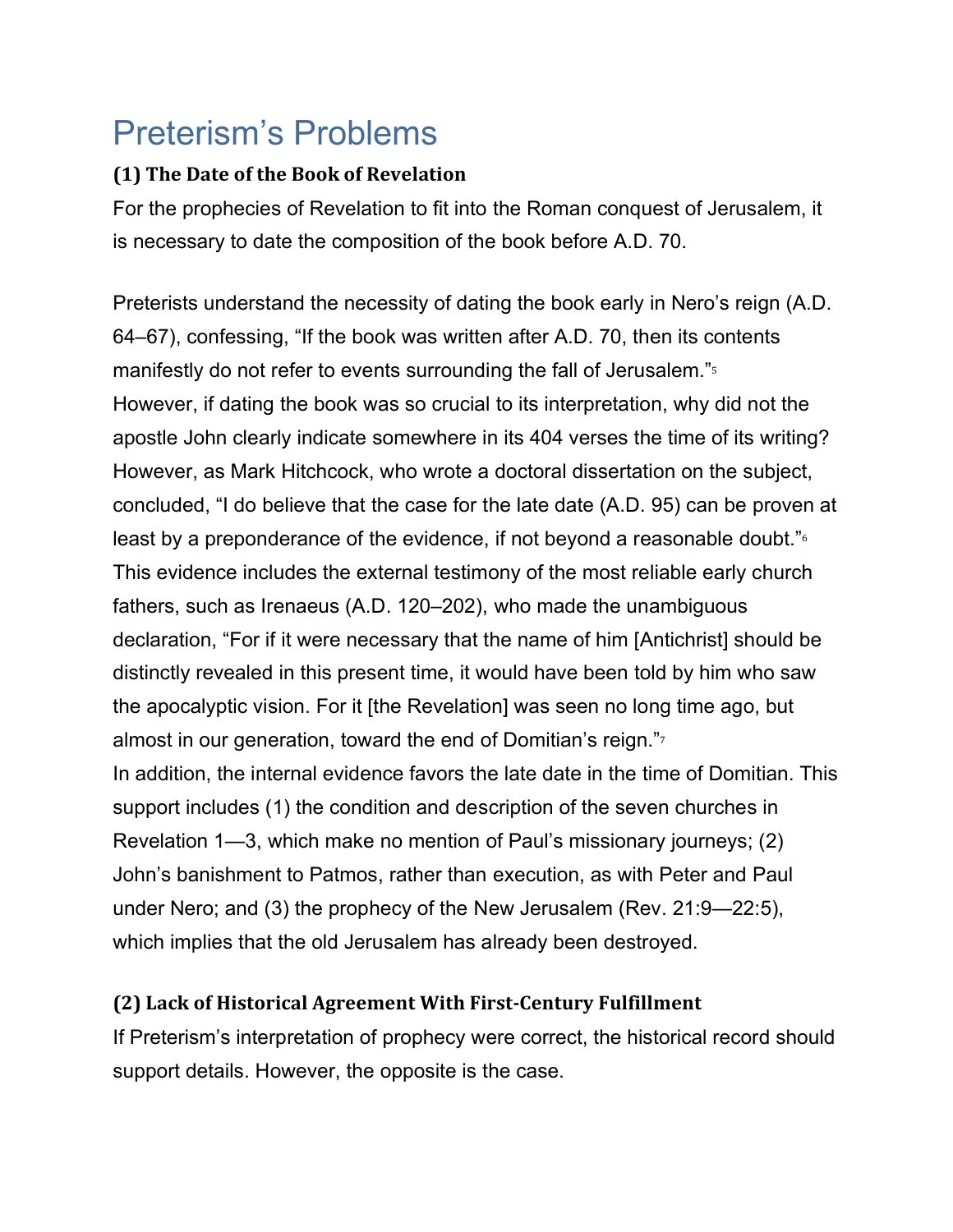For example, the direction of Christ's advent to Jerusalem (Mt. 24:27) is compared with lightning flashing from east to west. But the Roman army, which preterists interpret as fulfilling this prophecy, advanced on Jerusalem from west to east. even if we take this simply to mean the Roman army advanced "like lightning" (i.e., quickly), history reveals a very slow assault on Jerusalem; the war lasted several years before Jerusalem was even besieged!

In many cases a "correlation" can only be made through the eschatologically biased interpretation of first-century historian Flavius Josephus, such as (1) associating divine signs with the Roman army's impending conquest; (2) reinterpreting the text to fit the preferred historical data, such as taking "the clouds of heaven" as the dust kicked up by the Roman army's advance; or (3) taking statements that do not fit the historical events, such as the unprecedented and unsurpassed nature of the Tribulation, as hyperbole in order to claim firstcentury fulfillment.

Even the central concept of Preterism—that Christ's judgment-coming was to end the Jewish nation—cannot stand in light of Judaism's continued vitality and the modern State of Israel.

The historical consequences for Israel in the aftermath of A.D. 70 were indeed critical. But the Jewish people and Jewish nationalism not only survived, but hope for the restoration promised by the prophets increased. Moreover, the "Temple consciousness," perpetuated through rabbinic Judaism's spiritual transference to the synagogue, also expressed itself in tangible ways.

Whenever circumstances favored rebuilding the Temple, there were Jewish activists who returned to Jerusalem to attempt it. Today the Roman empire is long vanished; but the Jewish people are again in the Promised land, in control of the Holy City and its Temple Mount, and making plans to rebuild the Temple.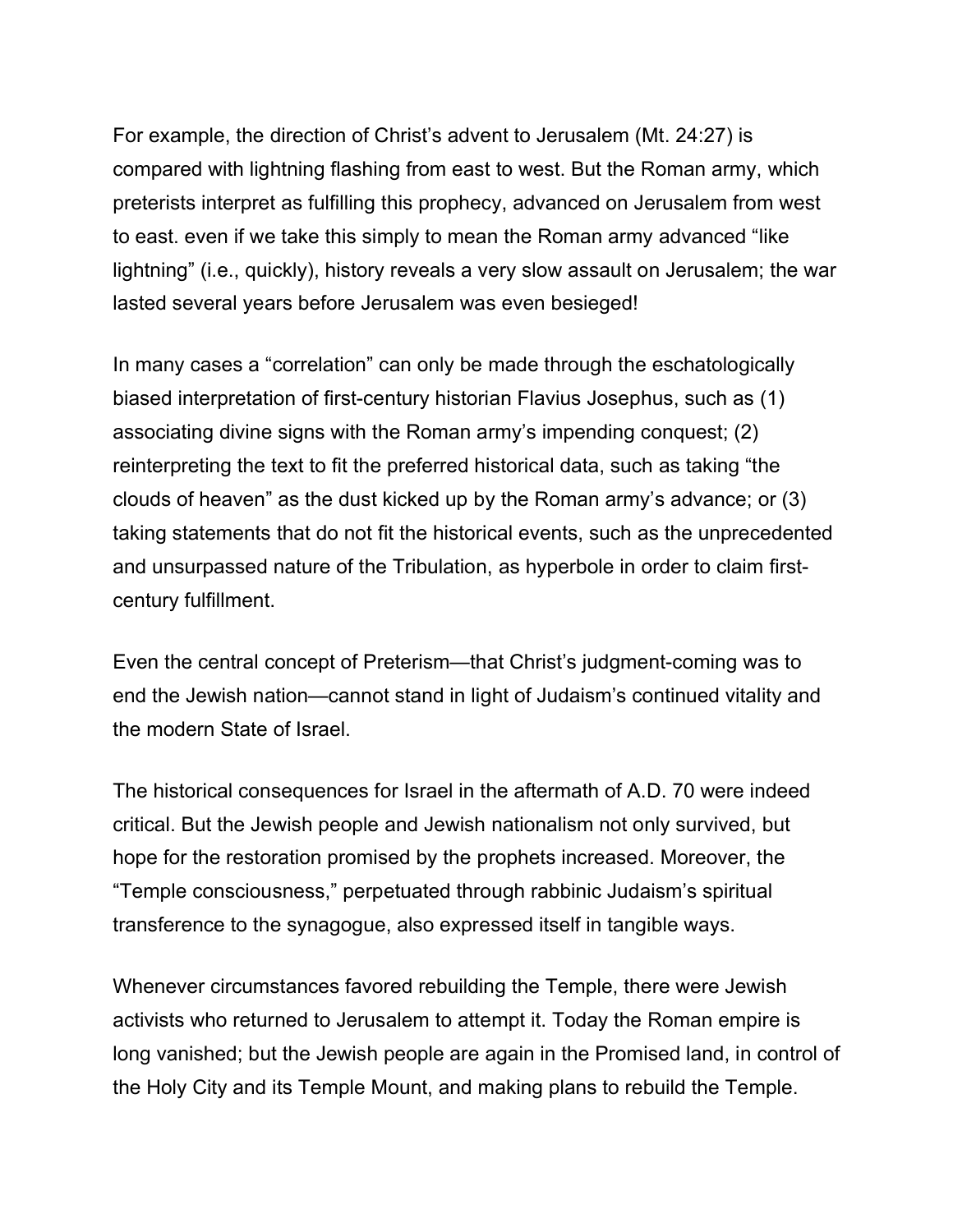Is it reasonable to accept the events of A.D. 70 as a fulfillment of God's program for the Jews but not accept these subsequent events as also part of His ongoing divine plan? A futurist interpretation agrees much better with Jesus' statement in the Olivet Discourse that, when He comes, the Jewish people are to "look up and lift up your heads, because your redemption draws near" (Lk. 21:28). Clearly this text teaches that Christ's Second Coming involves Israel's redemption, not destruction.

As a result of such historical and textual incongruities, Robert Gundry commented concerning the preterist interpretation of a first-century fulfillment:

*Whether writing just before, right at, or just after 70 C.E., Mark [or any of the other gospel writers] is not liable to have suffered from very much ignorance of what went on. From beginning to end, then, the events and circumstances of the Jewish war disagree with the text of Mark [also Matthew and, in part, Luke] too widely to allow that text to reflect those events and circumstances.8*

If the historical correlation with an A.D. 70 fulfillment for the Olivet Discourse fails, and Preterism depends on such a fulfillment for the maintenance of its eschatological system, then Preterism itself fails as a viable eschatological interpretation.

## The Dangers of Preterism

Every teaching has consequences for the spiritual life. Therefore, the teachings of Preterism must be considered for their practical dangers.

Preterism teaches that Christ has already returned (spiritually) and, in its extreme form, that He will never return again bodily. However, the divine declaration in Acts 1:11, "This same Jesus…will so come in like manner as you saw Him go into heaven," contradicts both Partial and Full Preterism.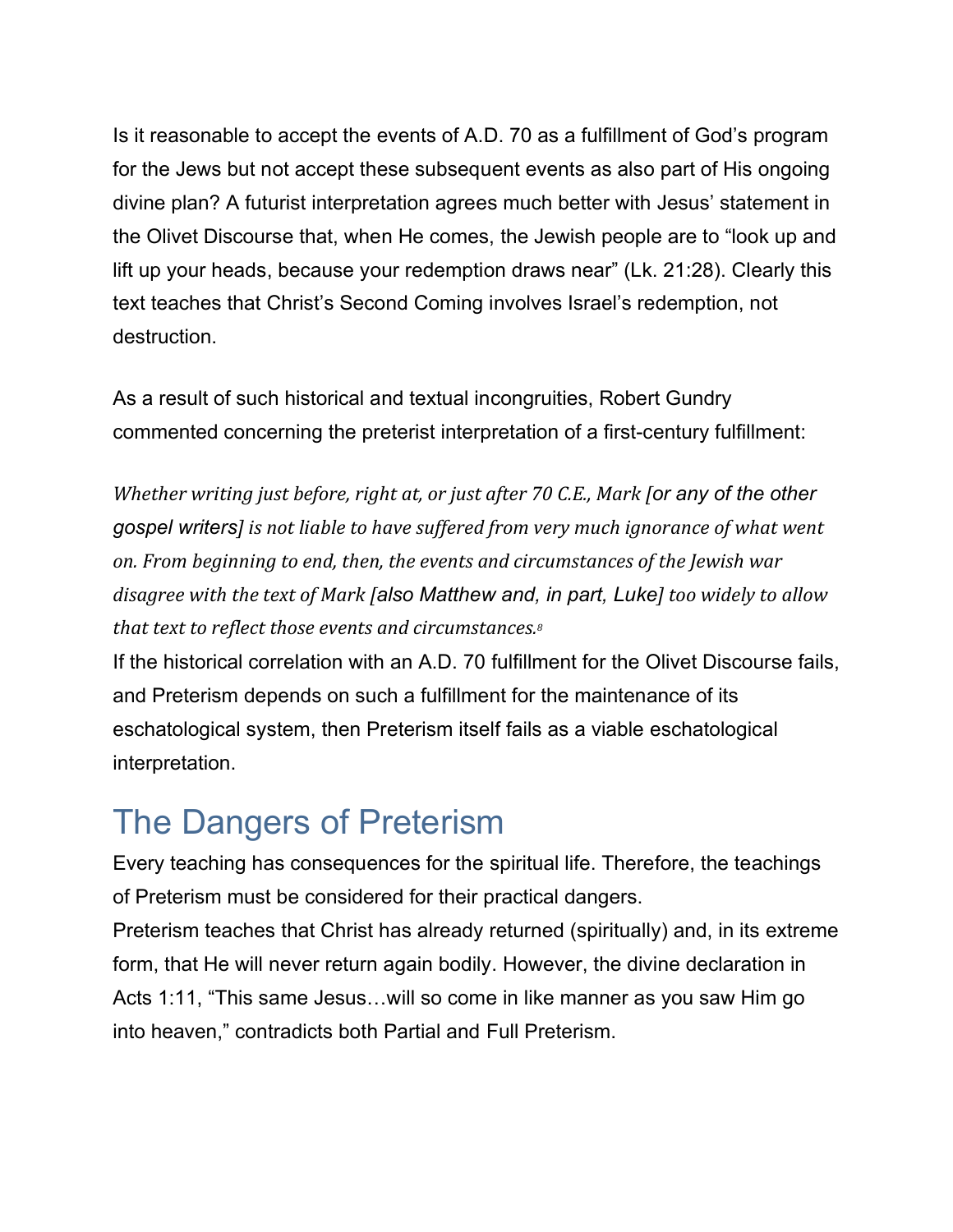The teaching then is false. It not only distorts the prophetic program and denies the blessed hope (Ti. 2:13) but promotes the deception that there will be no end to history, that evil has been eradicated from the world (Full Preterism), and that believers now live in the eternal state.

Such false doctrine also prevents Christians from obeying the manifold commands of scripture directed to those awaiting Christ's coming (1 Th. 1:10). Practical admonitions given in light of Christ's return—such as "awake…walk [behave] properly" (Rom. 13:11-13; cf. 1 Th. 5:4-10); "live soberly [sensibly], righteously, and godly" (Ti. 2:12); and live in purity (1 Jn. 3:3)—have no meaning to those who believe His coming is past.

Preterism also corrupts the understanding of the present work of Satan and his demons by teaching Satan was crushed and bound at the cross and that apostasy is a thing of the past. Yet Scripture states that our struggle is "against powers, against the rulers of the darkness of this age, against spiritual hosts of wickedness in the heavenly places" (Eph. 6:12); "the whole world lies under the sway of the wicked one" (1 Jn. 5:19); and "in latter times some will depart from the faith, giving heed to deceiving spirits and doctrines of demons" (1 Tim. 4:1).

How then can Christians obey such commands as "Resist the devil" (Jas. 4:7; cf. 1 Pet. 5:9) and "from such people [apostates] turn away!" (2 Tim. 3:5)?

Moreover, the preterist approach to prophecy affects the way Christians understand God's purpose for the Jewish nation and their political views toward the existence of the modern Jewish state. Preterism replaces Israel with the church, teaching that "ethnic Israel was excommunicated for its apostasy and will never again be God's Kingdom."9